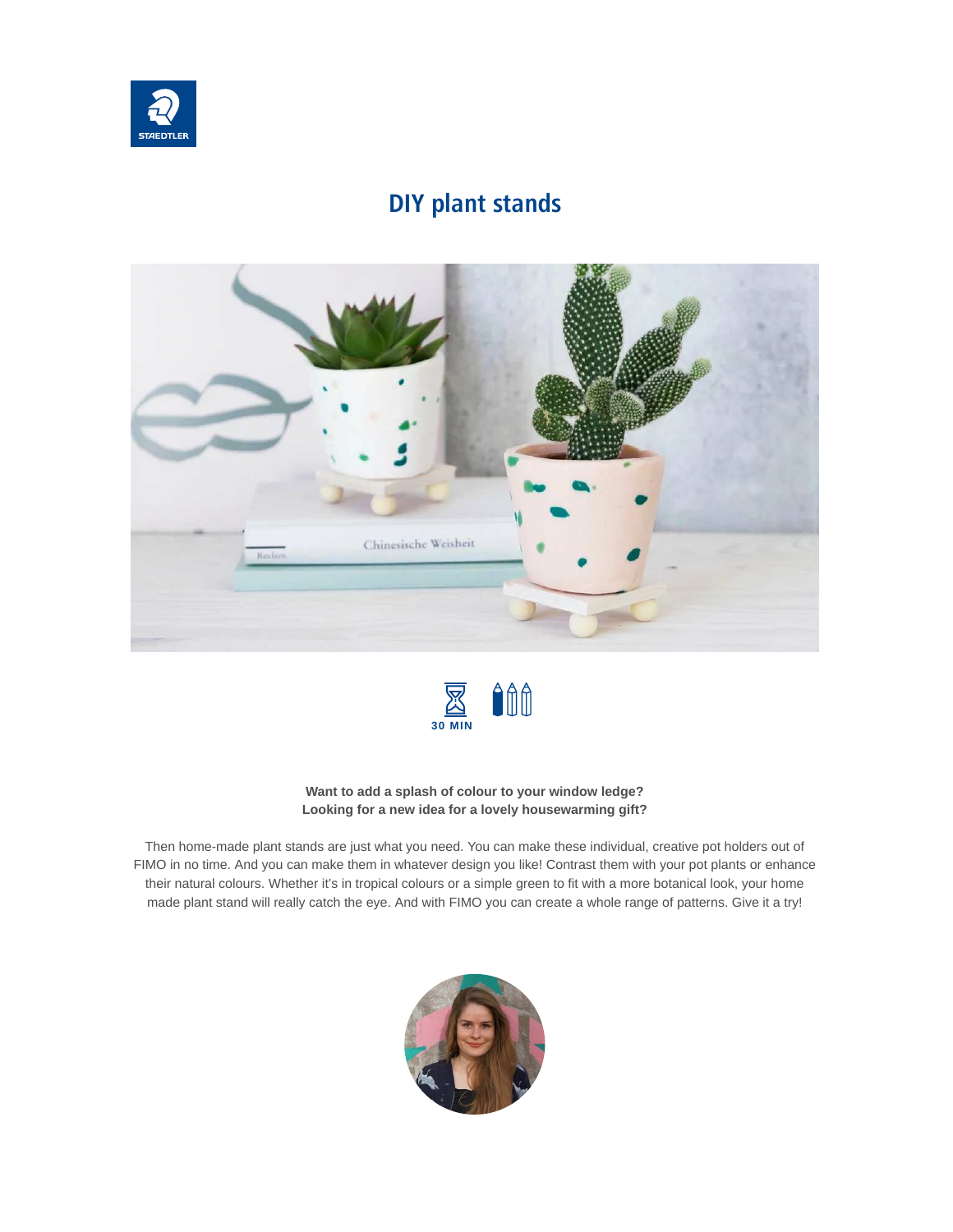An article by Luisa

# **Step-by-step tutorial**





Depending on the size of your plant pot holders, knead 1 to 2 blocks of FIMO soft (pale pink) per pot until soft and roll out into a 5 mm sheet using the acrylic roller.



Roll out half a block each of FIMO soft emerald and FIMO effect jade green until soft and then into a sheet about 2 - 3 mm thick.







Cut part of each green sheet into small shards using the FIMO blade.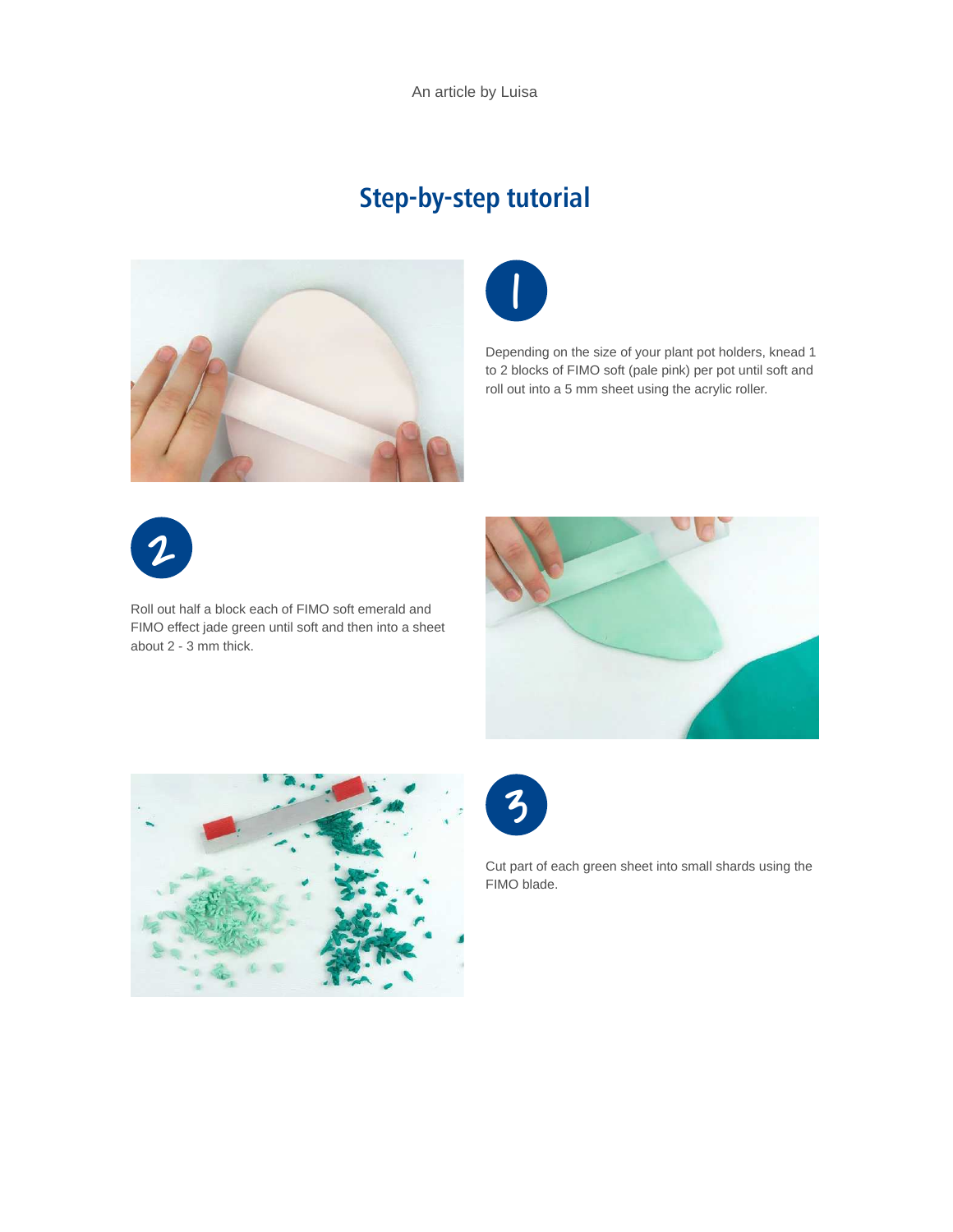

Next, place the green FIMO shards on the base sheet to create a terrazzo effect.

**Tip:** Less is more, and the fragments should not be too neatly arranged.







Then roll over with the acrylic roller so as to bind the shards with the base sheet and create an even surface.



Now cut out the rough shape of the plant pot holder from the FIMO sheet.

**Tip:** Roll the plant pot holder gently once over the modelling clay, creating a faint impression on the clay which you can then cut round roughly with the FIMO blade.







Place the trimmed strip around the pot, press down and then cut to the required length. Close the join and smooth it flat.

**Tip:** To avoid leaving fingerprints on the FIMO, place some baking paper over the join and smooth over it with a finger.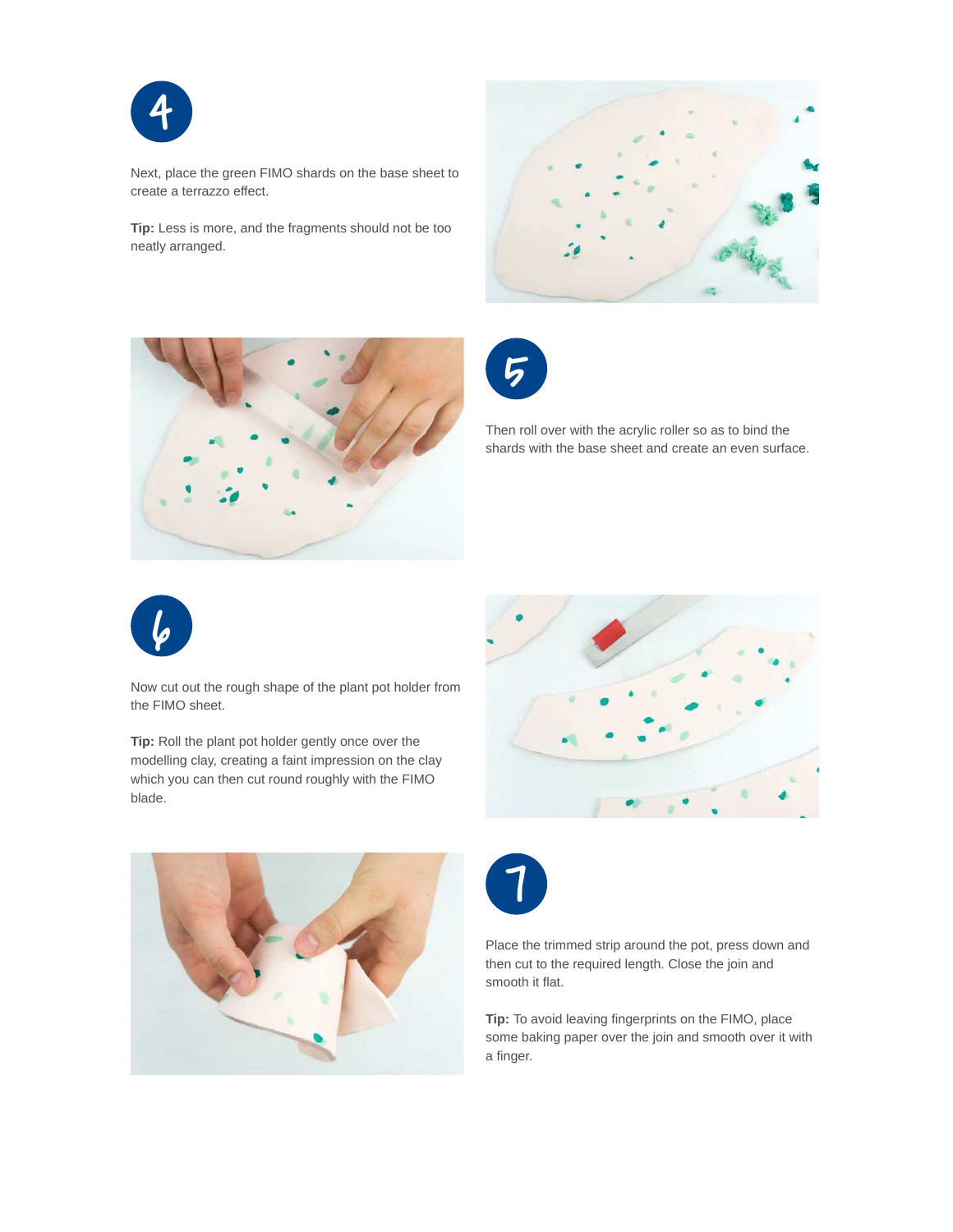

Cut off any modelling clay that is protruding over the top of the pot. Smooth the edges with a finger.







Next, place the plant pot holder on piece of the remaining FIMO and cut to fit the bottom.



Join the seam between the bottom and the sides of the plant pot holder by smoothing it with a finger. Then harden it in the oven for 30 minutes at 110 °C / 230 °F. Leave to cool completely.







While your plant pot holder is in the oven, prepare the wooden part of your plant stand.

To do this, cut out a square piece of balsa wood using the cutter blade and the ruler. The piece should be big enough to hold the plant pot holder.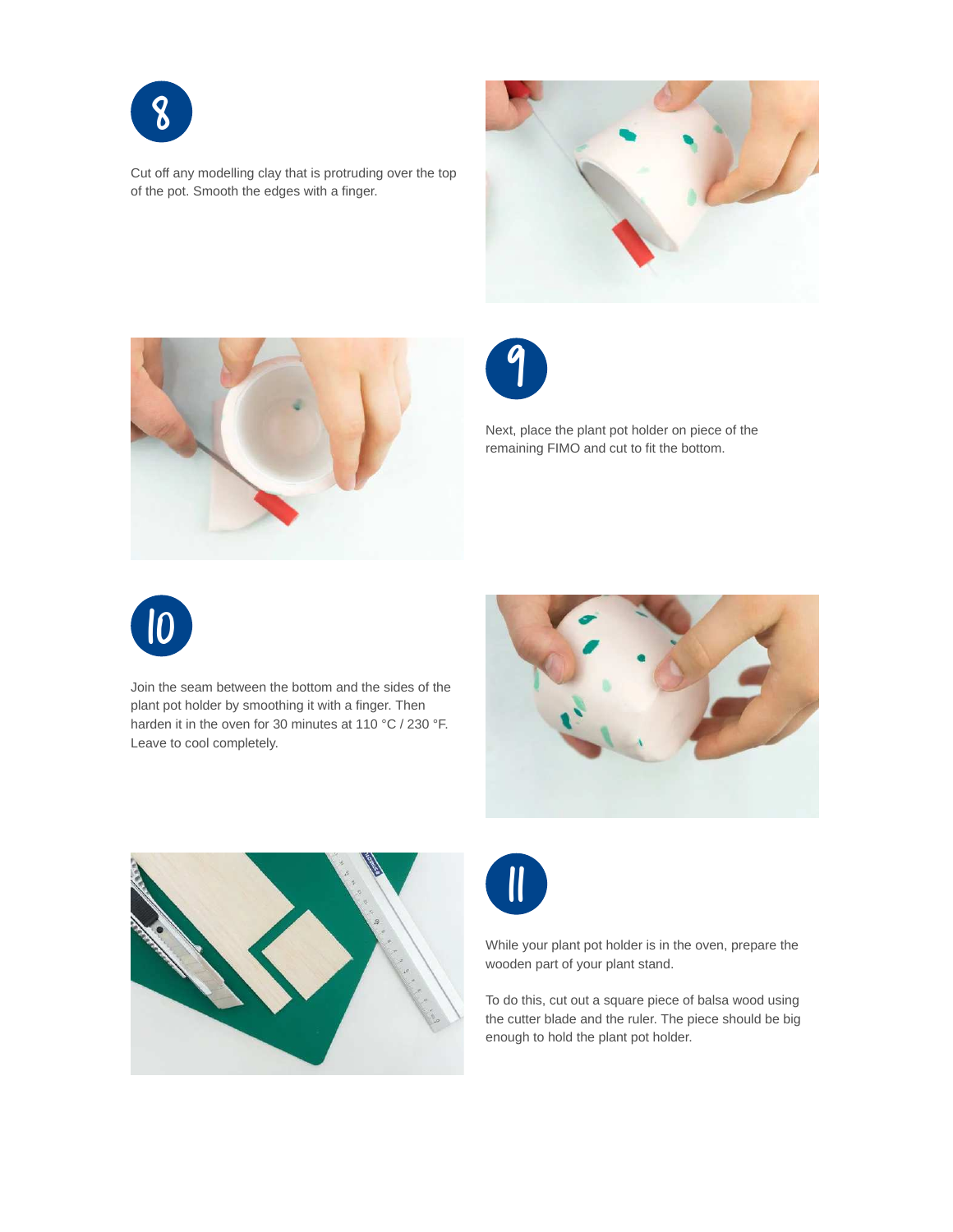

Attach the small wooden beads to the piece of wood using the wood glue.

Once your plant pot holder has cooled, it can be placed on the wooden pedestal.

Follow [Luisa on Instagram](https://www.instagram.com/schereleimpapier/)



### **Material overview**